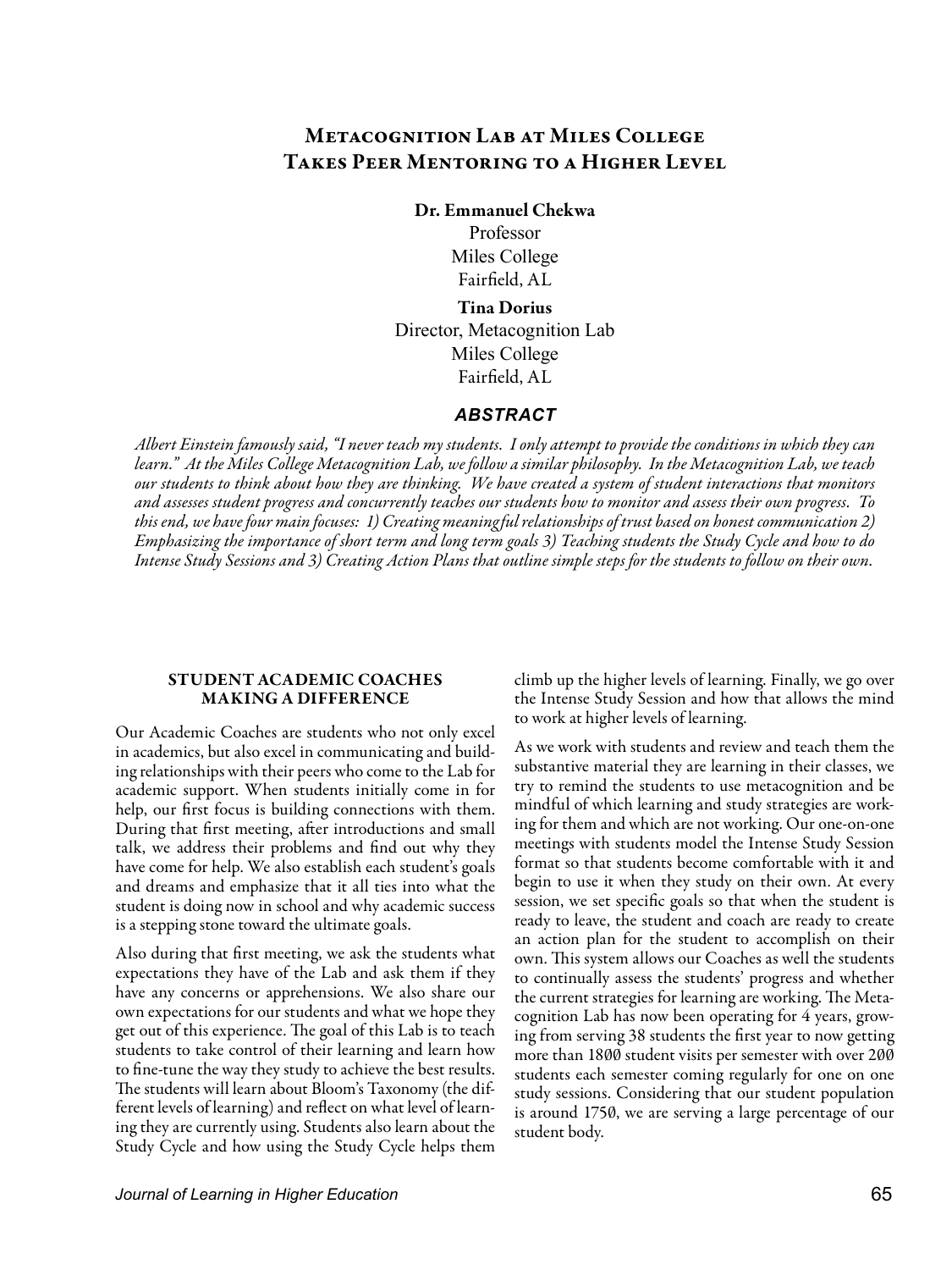### **METACOGNITION LAB CONTINUES TO MAKE A DIFFERENCE**

The Metacognition Lab continues to increase services and performances of students every single semester. During the Fall 2014 semester, the Lab had over 1,884 student visits. Over 800 students attended presentations and workshops given by the Lab. Academic Coaches performed approximately 1,100 one on one study sessions to 287 students. Out of those students, 89% ended the semester with over a 2.0 GPA and 54% ended with over a 3.0 GPA. The average semester GPA for students served by the lab was a 2.9. The Lab saw a retention rate of 89% of the students who received one on one help. The true retention rate was probably even higher because many of those who did not return had GPA's over 3.5 and it seems likely that they transferred schools.

So far, during the spring 2015 semester, we have already had over 2,023 student visits. We have presented 13 workshops, which include workshops on Test Anxiety, Learning Styles, Motivation and Study Strategies, How to Study for Math, and Passing the English Proficiency Exam. Over 381 students have attended these workshops. Generally, fewer students attend our Spring workshops because most of these workshops are presented to new, incoming students and we have less students enrolling for the first time in the spring semesters. Since the Metacognition Lab collaborates with First Year Enrichment Orientation and Freshman Year Academy, all freshmen, at the very least, attend both the Learning Styles and Study Strategies workshops. There are over 190 students who are coming in for one-on-one sessions with Coaches so far this semester. The Coaches have completed over 500 of these oneon-one sessions. Since we have not hit our busiest time of the semester (right before finals) yet, we predict that the number of students we serve will substantially increase by the time the semester is over.

This spring 2015 semester, the Lab initiated a Pre-Midterm Push where we collaborated with the Retention Assistants to contact the 470 students who had been flagged by their instructors as "at-risk" in February. Of these students, 43 students came to the Lab to receive academic coaching. The Lab also continues to collaborate with the Quality Enhancement Plan (QEP) to provide academic help to students during the QEP Intense Study Sessions held the week before midterms each semester.

# **OTHER ACTIVITIES OF THE METACOGNITION LAB**

This semester, we had the privilege of coordinating the Miles College submission to First Lady Michelle Obama's #ReachHigher initiative. We compiled photographs, vid-

eos and narratives of Miles College's efforts to reach out to high school students and encourage them to strive to attend college. We were able to produce a compelling 4 minutes video to submit for the contest to have Michelle Obama speak at a Miles College graduation.

The Lab also recruited and submitted 3 high school students to the Coca Cola Pay It Forward contest to win. Winners have the chance to attend a 3 day Leadership Academy with Steve Harvey and a \$5000 scholarship. We helped the teenagers explain why they deserve to attend this Academy and what they will do to pay it forward.

We also continue to coordinate Miles College's collaboration with Dr. Condoleezza Rice's initiative, The Center for a New Generation. Last year, the students that we selected and worked with on their interviewing and resume building skills were able to gain employment as CNG mentors to Hayes Elementary School students. As mentors, they build work experience teaching and working with children and also network with the non-profit and education communities. Miles College students compose the backbone of the CNG and have helped this initiative become very successful. Miles mentors are building excellent reputations within the school and the AG Gaston Boys and Girls Club. This year, we will again recruit students and work with them so that they are prepared to submit resumes and interview with CNG for summer and fall positions.

For the second year, we coordinated Dr. Hattie Myles' visit to Miles College. She is the Assistant Dean of the University of South Alabama's Medical School and is also on the Board of Trustees for Alabama A&M. Every year, she promotes the University of South Alabama Medical School's DREAM program which is an all expenses paid two year summer enrichment and MCAT preparation program for aspiring medical school students. The program has rigorous criteria that require students to apply by March of their sophomore year so we are trying to recruit freshman students early enough that they can plan their classes accordingly. One of our Miles graduates who attended the DREAM program went on to attend the Mayo Clinic and is a now on her way to receiving not only her MD but also her PhD.

The mission of the Metacognition Lab continues to be centered on teaching students how to study and how to become lifelong learners. We focus on building relationships of trust with our students so that they can build the skills and the confidence to achieve academic success on their own. The is an old adage that adeptly describes our approach: "Feed a man a fish and he will eat for a day. Teach a man to fish and he will eat for a lifetime." We strive to fill our students with the desire to become lifelong learners. Our coaches have compiled a few stories on

#### **TESTIMONIES SHARED BY THE ACADEMIC PEER COACHES**

our most compelling students to provide a glimpse of the ing together a success. B struggled at first to articulate her kind of work that occurs daily in the Lab. These stories are presented below: thoughts on paper, though her ideas, once polished were

Student A is a bright young man, originally from La Banda, Argentina, who migrated to the United States in 2011 not knowing a single word of English. Now he is not only proficient in his second language, but he is an aspiring writer. His official major is Computer Information Systems (CIS); he hopes to become a successful programmer utilizing the skills and knowledge he acquires here at Miles College. During this semester I have had the pleasure of helping A navigate through his CIS, American Government and Pre-Calculus II courses. I also met with him regularly last semester to work on English and Pre-Cal I, which allowed us to build upon the knowledge base we both gained last semester to ensure his success this semester. Because I speak Spanish, I was able to communicate very effectively with A and broaden his comprehension of difficult concepts in a way that none of the other coaches in the lab could. Because of this, I think A and I were able to build a stable coach-student relationship, which I am convinced encouraged him to come in regularly to work not only with me, but individually as well (which shows immense discipline, especially since he is also a student athlete—with basketball taking up much of his time outside of his studies). A has been able to maintain a 4.0 GPA during his enrollment at Miles, and plans to continue making straight A's during the remainder of his matriculation. While I'm sure A has learned many things during his tutoring sessions with me, I too have learned an incredible amount from him as well, about myself—my diligence, goals and my willingness to work to achieve them. we met and seeing her improvement was well worth it. Student C is also a non-traditional student who has persevered to achieve her president's list status here at Miles College. C and I worked diligently over the course of the semester on Math, allowing her to complete her only remaining math credit, and what she saw as her biggest obstacle in her journey here at Miles College (so far). C faced the challenge of working as a Nurse and balancing her stressful, busy schedule with not only attending all of her classes and also doing well in them, but also finding time to come in to the lab for extra help on a regular basis. Since it had been so long since C had received a formal math education we had to go back and review the basics before we could move on and concentrate on the content of her coursework. Slowly but surely, we moved from working on the rules of computing with negative numbers, to finding the GCF, to factoring polynomial equations. I enjoyed taking a slow approach with her, and her grateful, dedicated approach made my sessions with her, though long, seem to fly by. After a turbulent beginning to her semester, filled with grief after the death of a loved one, it was good to see C smile after she received her first exam back with a big red "A" at the top of it. Even after she began to do consistently well on her exams, C did not frequent the lab less often; she would come in to solidify her skills and review what she had learned in class, following our Study Cycle model to a tee. Student D was one of the first students I had helped since

magnificent. We worked on her sentence structure, thesis placement and composition, and overall context of her writing until her improvement was not only reflected in her Flesh Kinkaid scores, but directly from her instructor's praises as well. Though helping B proved challenging at times, I feel that the bond we established the first day

Though Student B is not a "traditional student" in the sense that she did not come to Miles College straight from high school like the majority of the students that visit the Metacognition Lab, her story is just as relevant and impressive as that of any other student. B has battled through some tough life experiences which have made her a stronger woman and more adept to taking her classes and her time at Miles in general, more seriously. Because of this, at the first sign of having difficulty with writing for a communications class, she came right into the lab to receive assistance. During her first visit, I did not formally instruct her, but more so guided her brainstorming and planning steps of her paper; that day we discussed social issues and how they related to many of the things we found we have in common, ultimately leading to the connection we now have and what I feel made our work-I began working in the lab. He sought help in Intermediate Algebra and Biology 101. He is only a freshman and was trying to maintain a C average because he was working as well as going to school. I saw more potential than just C's from this young man though. D was very polite and patient when he came in the lab. He always understood when I was working with multiple students and never once complained. His willing attitude made me want to work harder to help him more. A major milestone this semester was when he made a B on his Intermediate Algebra Midterm. I saw how much he was improving and I think he began to believe in his ability to study and see that he should have never underestimated himself in the beginning. Student D began to see that he could do his work on his own. In his Biology class, he shared that he felt completely overwhelmed. I showed him how to pace himself and to take his papers one step at a time. I watched